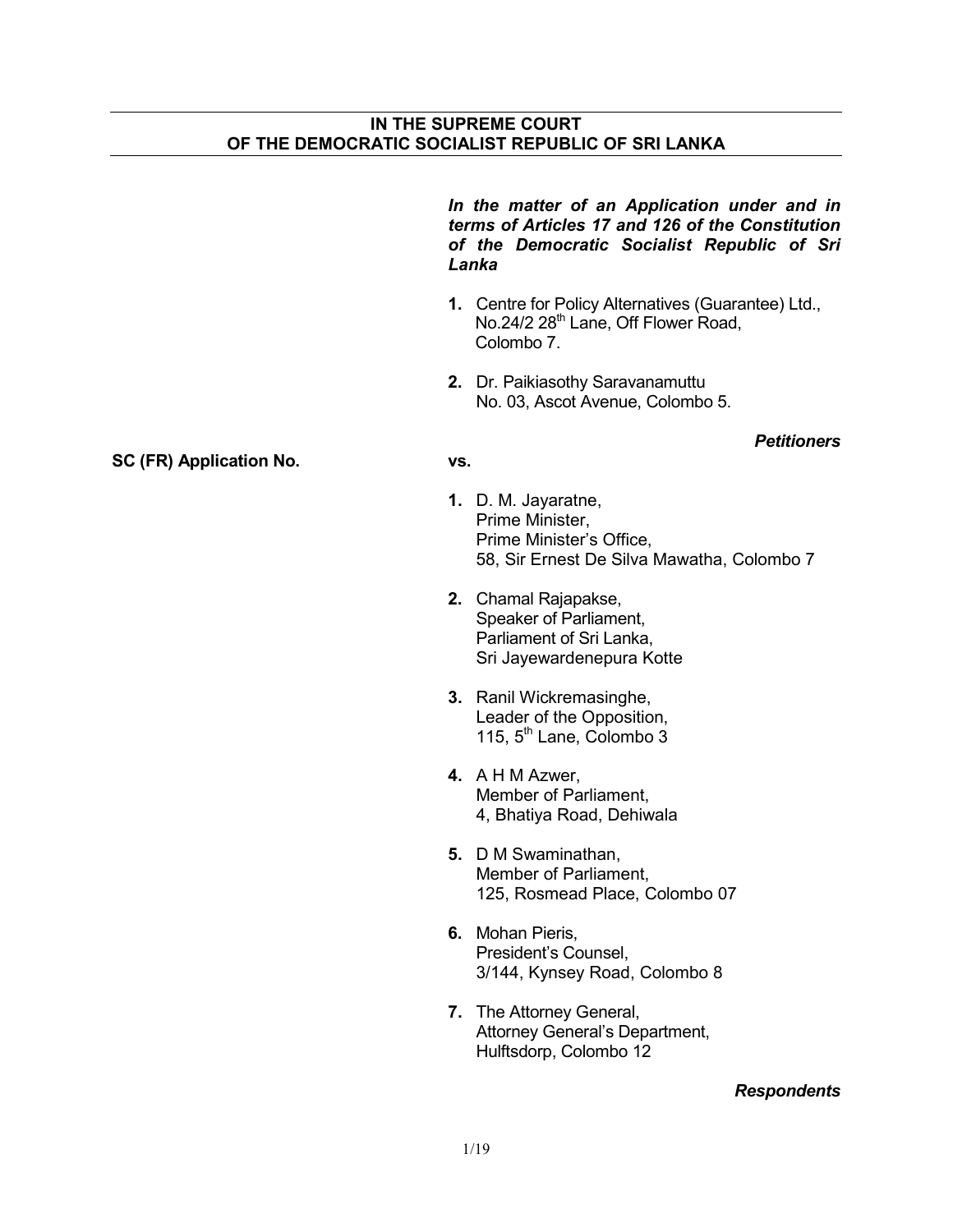# *On this 15th day of January 2013*

### **TO: THE HONOURABLE CHIEF JUSTICE AND THEIR LORDSHIPS THE OTHER HONOURABLE JUDGES OF THE SUPREME COURT OF THE DEMOCRATIC SOCIALIST REPUBLIC OF SRI LANKA**

The **Petition** of the Petitioners above named appearing by Namal Rajapaksha their Registered Attorney-at-Law states as follows:

## **THE PETITIONERS**

- **1.** The 1<sup>st</sup> Petitioner is a body incorporated under the laws of Sri Lanka (and duly reregistered in terms of the Companies Act No.7 of 2007) and is made up of members, more than three-fourths of whom are citizens of Sri Lanka.
- **2.** The primary objects of the 1<sup>st</sup> Petitioner are inter alia to make inputs into public policy-making and implementation process in constitutional, legislative and administrative spheres to ensure responsible and good governance, and to propose to the government and parliament and all other policy-making bodies and institutions, constructive policy alternatives aimed at strengthening and safeguarding democracy, pluralism, the rule of law, human rights and social justice.

 True copies of the Certificate of Incorporation and Memorandum and Articles of Association of the 1<sup>st</sup> Petitioner are annexed hereto marked 'P1' and 'P2' respectively and pleaded as part and parcel hereof.

**3.** The 2<sup>nd</sup> Petitioner is a citizen of Sri Lanka and the Executive-Director of the 1<sup>st</sup> Petitioner above-named.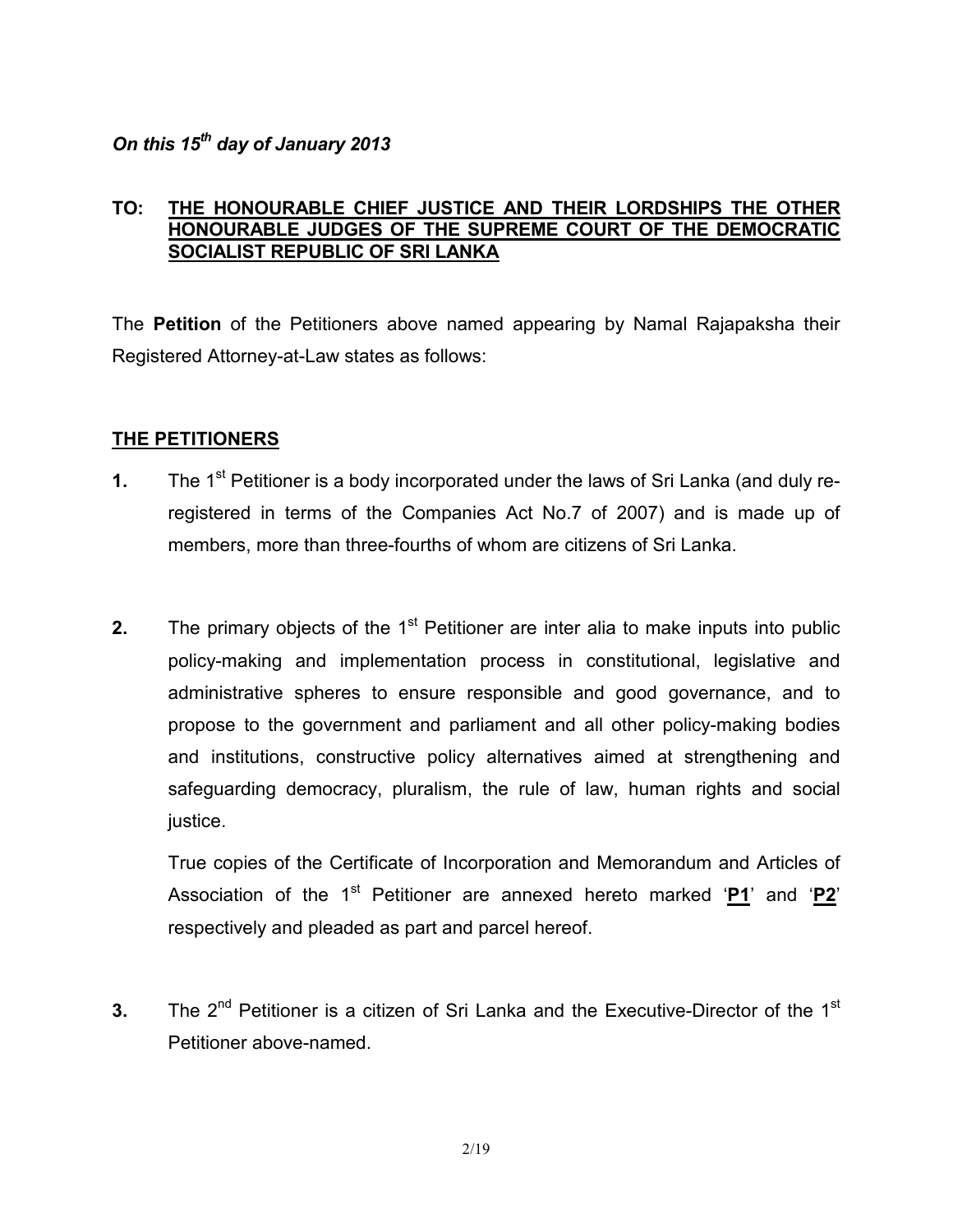**4.** The Petitioners make this Application in their own right, and in the public interest, with the objective of safeguarding the rights and interests of the general public of Sri Lanka and securing due respect, regard for and adherence to the Rule of Law and the Constitution, which is the supreme law of the land.

# **THE RESPONDENTS**

- **5.** The 1<sup>st</sup> 5<sup>th</sup> Respondents are Members of the 'Parliamentary Council' established by Article 41A(1) of the Constitution (as amended by the Eighteenth Amendment to the Constitution).
- **6.** The Parliamentary Council is NOT a 'committee of Parliament', and is not immune from suit, and does not even enjoy the limited immunity from suit which (its predecessor) the Constitutional Council enjoyed.
- **7.** The 6<sup>th</sup> Respondent is the person whom the Petitioners are reliably aware, is the person whose name has purportedly been placed by the President, before the 1<sup>st</sup>  $-5$ <sup>th</sup> Respondents (Parliamentary Council), towards seeking their observations prior to appointing him as Chief Justice, when lawfully and constitutionally, there is no vacancy in the post / office of Chief Justice.
- **8.** The 7<sup>th</sup> Respondent is the Attorney General of Sri Lanka and is made a party to this Application in compliance with the provisions of Article 134(1) of the Constitution.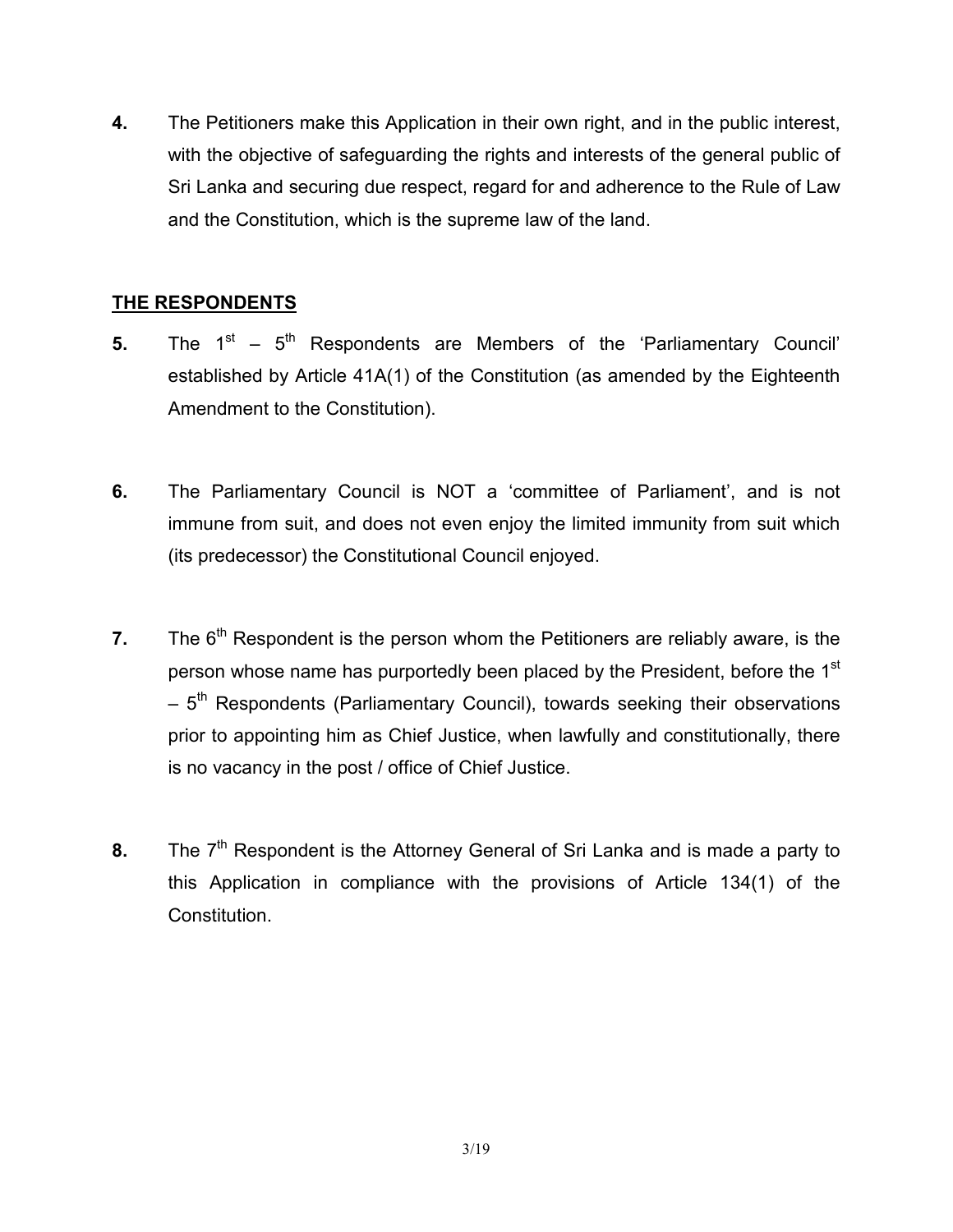#### **BACKGROUND TO THE INSTANT APPLICATION**

**9.** The Order Paper of Parliament of 6<sup>th</sup> November 2012 included a Resolution for the appointing of a Select Committee of Parliament to look into certain allegations against the incumbent Chief Justice (in terms of Article 107 of the Constitution)

A true copy of the said Resolution, as contained in the Order Paper of  $6<sup>th</sup>$ November 2012 (obtained from the website of the Parliament – www.parliament.lk), is marked **P3** pleaded as part and parcel hereof.

- **10.** For the purpose of fuller disclosure the Petitioners state that the purported Resolution **P3** included allegations involving the 1<sup>st</sup> Petitioner as well, but that the said allegation is false and misconceived in fact and in law, and in any event was not investigated by the PSC.
- **11.** Subsequently, the Speaker of Parliament, purporting to act in terms of Article 107(3) of the Constitution and the Standing Orders of Parliament, purported to appoint 11 Members of Parliament to a Select Committee of Parliament (hereinafter 'PSC') to inquire into the charges contained in the impeachment motion against the Chief Justice.

True copies of the relevant portion of the Hansard of  $14<sup>th</sup>$  November 2012, wherein the notification of the said appointment to Parliament is contained (obtained from the website of the Parliament – www.parliament.lk), is marked **P4**, and the purported Standing Order 78A contained in the Standing Orders of Parliament (obtained from the website of the Parliament – www.parliament. Ik) is marked **P5**, and same are pleaded as part and parcel hereof.

**12.** Standing Order 78A and the legality of the purported PSC were challenged in several Writ Applications filed in the Court of Appeal, by several persons other than the Petitioners.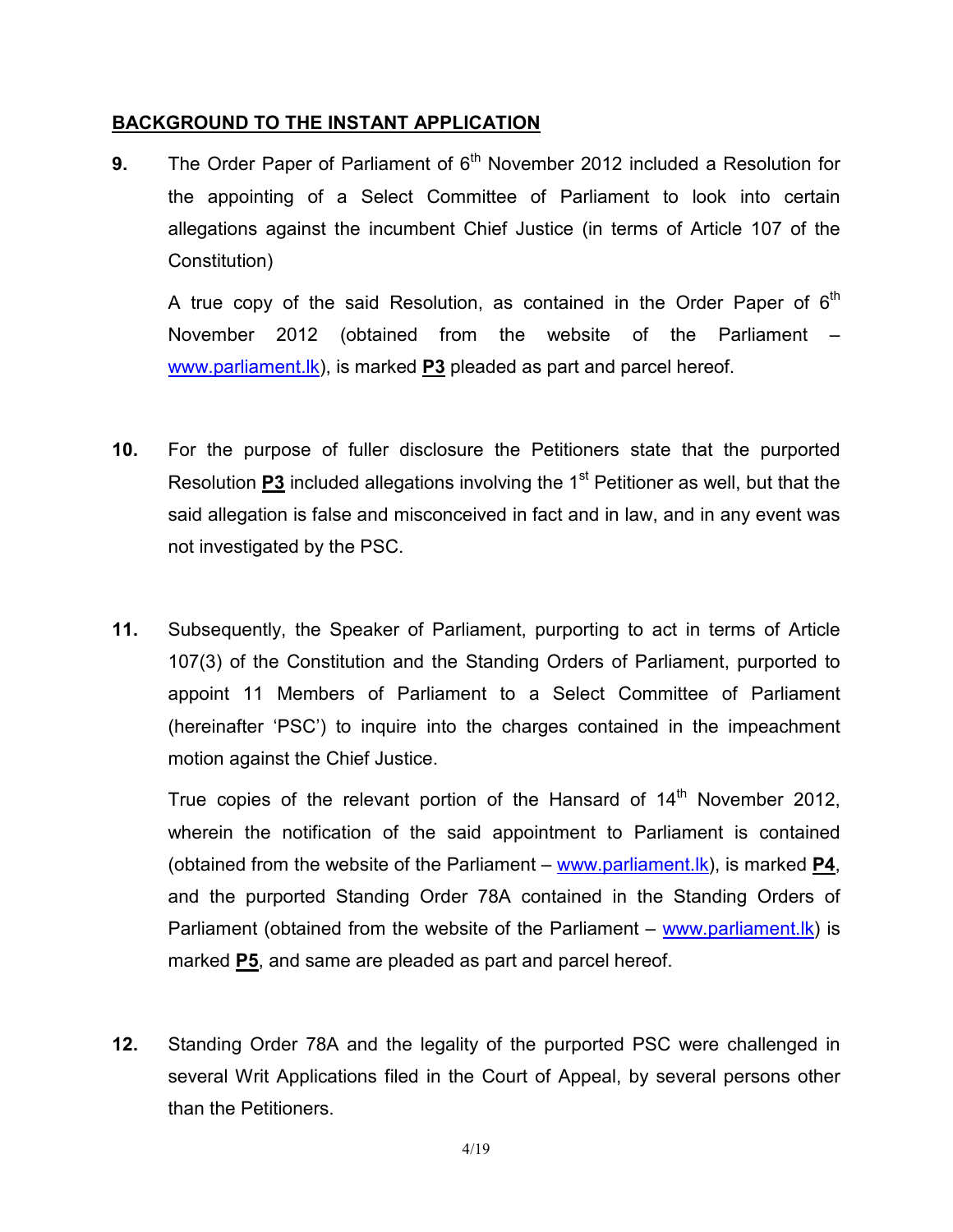- **13.** Upon the said Writ Applications being supported for the issuance of Notices the Court of Appeal made a Reference to the Supreme Court, for an interpretation of the Constitution in terms of Article 125 of the Constitution.
- **14.** In the meantime the purported PSC purported to find the incumbent Chief Justice guilty of 3 charges, by its purported Report / Findings / Order dated  $8<sup>th</sup>$  December 2012.

A true copy of the said purported Report / Findings / Order dated  $8<sup>th</sup>$  December 2012 is marked **P6** pleaded as part and parcel hereof. (As the entirety of the purported PSC Report is voluminous, same has not been annexed, and the Petitioners have only annexed the portion containing the purported 'Order / Findings' but the Petitioners seek permission to produce same if so required)

**15.** By Determination dated 1<sup>st</sup> January 2013, the Supreme Court in SC Reference 3/2012 (CA Writ 358/2012) determined *inter alia* that:

"*It is mandatory under Article 107(3) of the Constitution for the Parliament to provide by law the matters relating to the forum before which the allegations are to be proved, the mode of proof, burden of proof and the standard of proof of any alleged misbehaviour or incapacity and the Judge's right to appear and to be heard in person or by representative in addition to matters relating to the investigation of the alleged misbehaviour or incapacity*."

**16.** Subsequently, considering a Writ Application filed by Hon. Dr. Shirani A. Bandaranayake, the incumbent Chief Justice, and in view of the aforesaid Determination of the Supreme Court, the Court of Appeal by Judgment dated  $7<sup>th</sup>$ January 2013 in CA Writ 411/2012 issued a Writ of Certiorari quashing the impugned PSC Report, which included the purported Report / Findings / Order **P6**.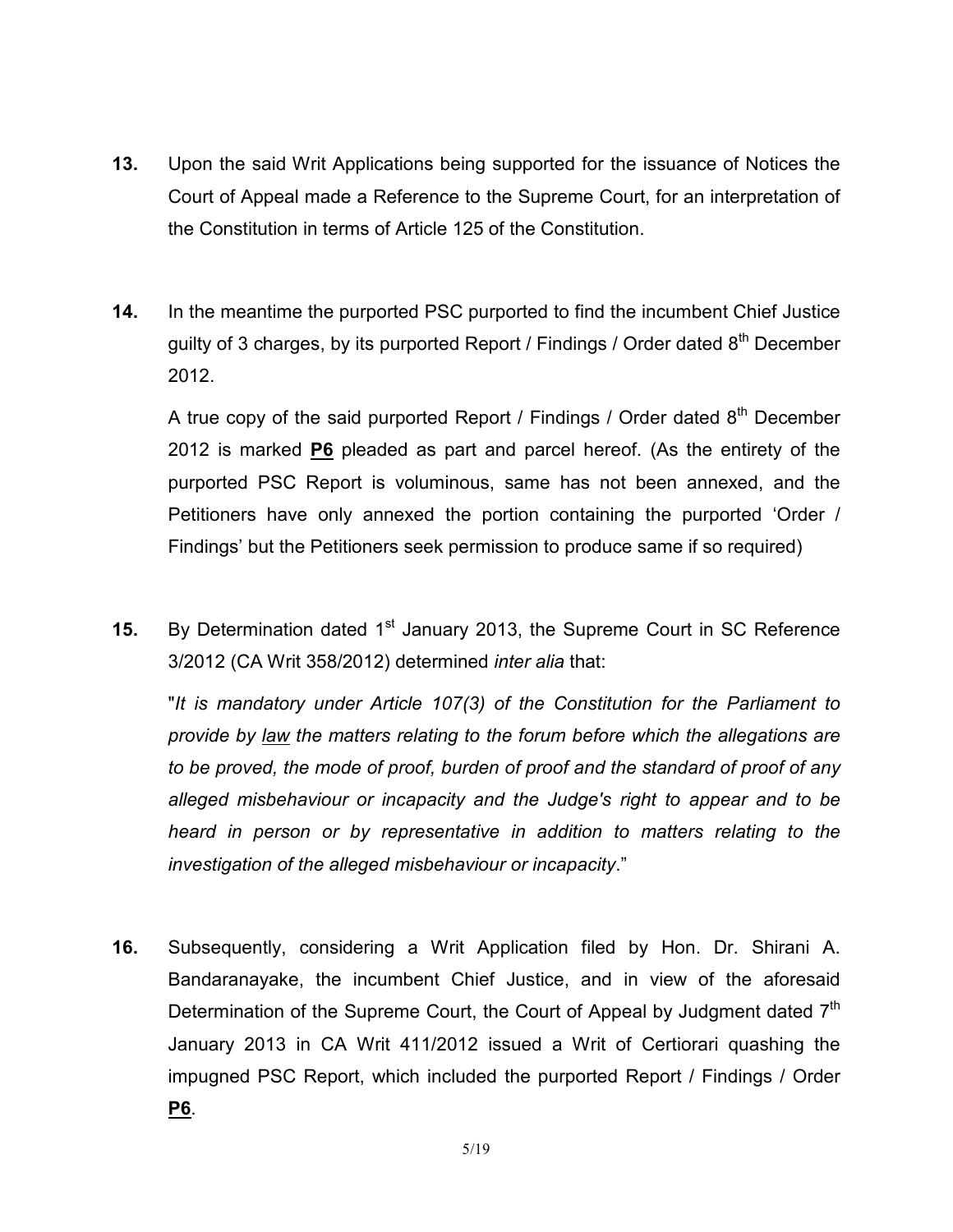**17.** Notwithstanding the Determination of the Supreme Court and the Judgment of the Court of Appeal the Speaker purported to entertain the PSC Report (including the findings / order **P6**).

True copies of the Order Paper of Parliament of  $10<sup>th</sup>$  and  $11<sup>th</sup>$  January 2013 (obtained from the website of the Parliament  $-$  www.parliament. Ik) are marked **P7** and **P8** pleaded as part and parcel hereof.

- **18.** The Members of Parliament purported to debate on the impugned PSC Report, notwithstanding same having being quashed and thus being a nullity, and the proceedings of the PSC being unconstitutional in view of non-compliance with constitutional requirements (as set out in the Supreme Court judgment).
- **19.** At the conclusion of the debate on the impugned PSC Report on 11<sup>th</sup> January 2013, the Members of Parliament purported to vote on the Resolution before Parliament.

## **20. Article 107(3) of the Constitution** provides that:

"*Parliament shall by law or by Standing Orders provide for all matters relating to the presentation of such an address, including the procedure for the passing of such resolution, the investigation and proof of the alleged misbehavior or incapacity and the right of such Judge to appear and to be heard in person or by representative.*"

**21.** In view of the provisions of Article 4(c) of the Constitution, all matters relating to the *investigation and proof of the alleged misbehaviour* referred to in Article 107(3) could only be carried out by a body established by *law*, since such *investigation* clearly involves the exercise of judicial or quasi-judicial powers.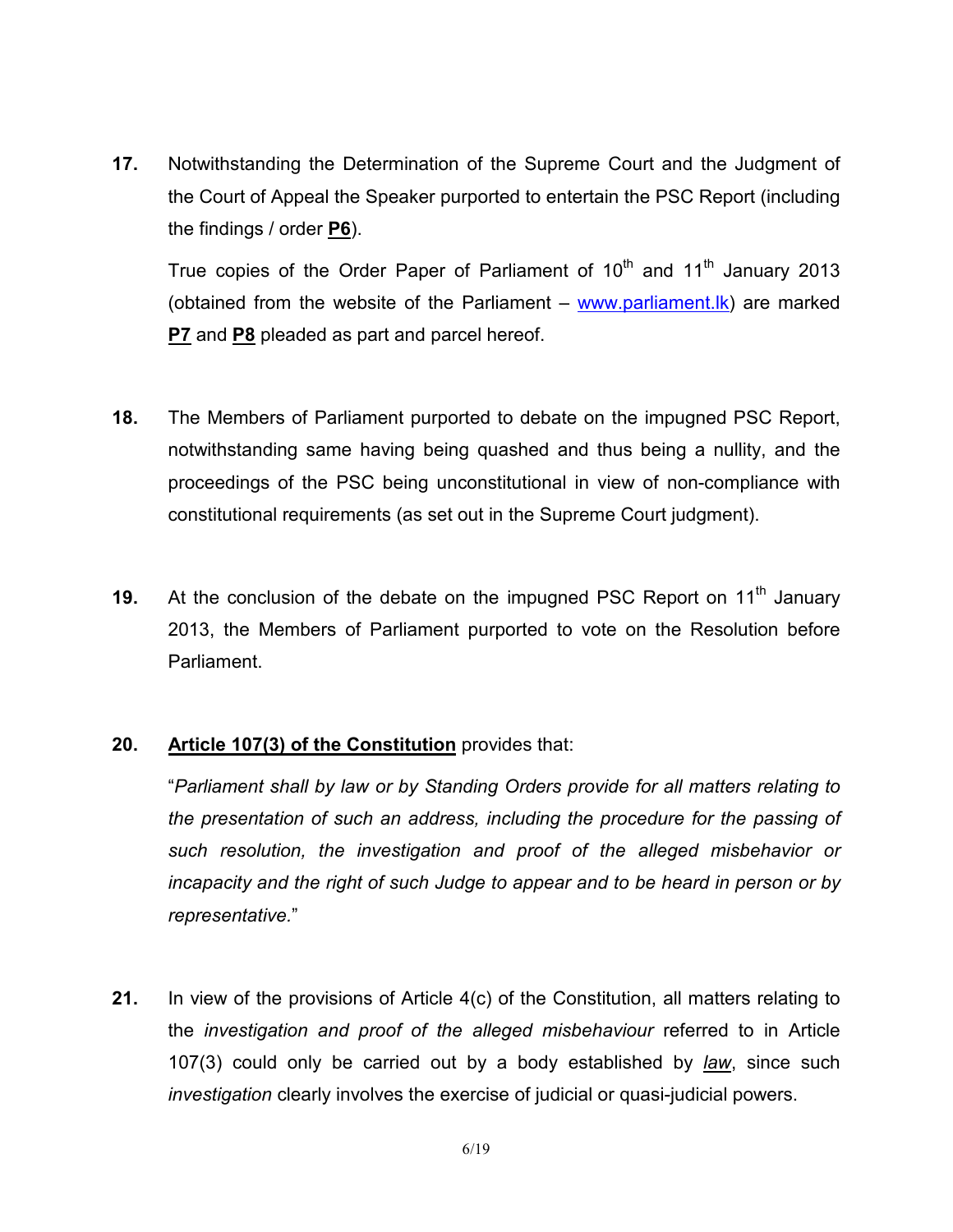- **22.** Since no 'law' has been passed for such purpose, the PSC could not have carried out the said *investigation.*
- **23.** For the reasons set out above, and in view of the Determination and Judgment aforesaid, Parliament could not have proceeded to pass a valid Resolution calling upon the President of the Republic to remove the incumbent Chief Justice.
- **24.** Further, and in any event the Order Paper of Parliament of 10<sup>th</sup> and 11<sup>th</sup> January 2013 **did not contain**:
	- (i) a Resolution calling upon the President to remove the incumbent Chief Justice (but merely a Resolution almost identical to **P3**); or
	- (ii) as part of the agenda, a vote on such Resolution
- **25.** The Petitioners are reliably aware that some Members of Parliament brought the aforesaid to the notice of the Speaker of Parliament, who continued to act in disregard of the objections, and unlawfully and in breach of Parliamentary Procedures, and permitted the Members of Parliament to vote.

The Hansard of 10<sup>th</sup> and 11<sup>th</sup> January 2013 not been printed and / or available to the Petitioner, the Petitioner respectfully seeks the permission of Your Lordships' Court to produce same upon receipt.

The Petitioners mark as **P9** a news item contained in the 'Island' of 12th January 2013, titled '*Govt. secures 2/3 majority*' pleaded as part and parcel hereof.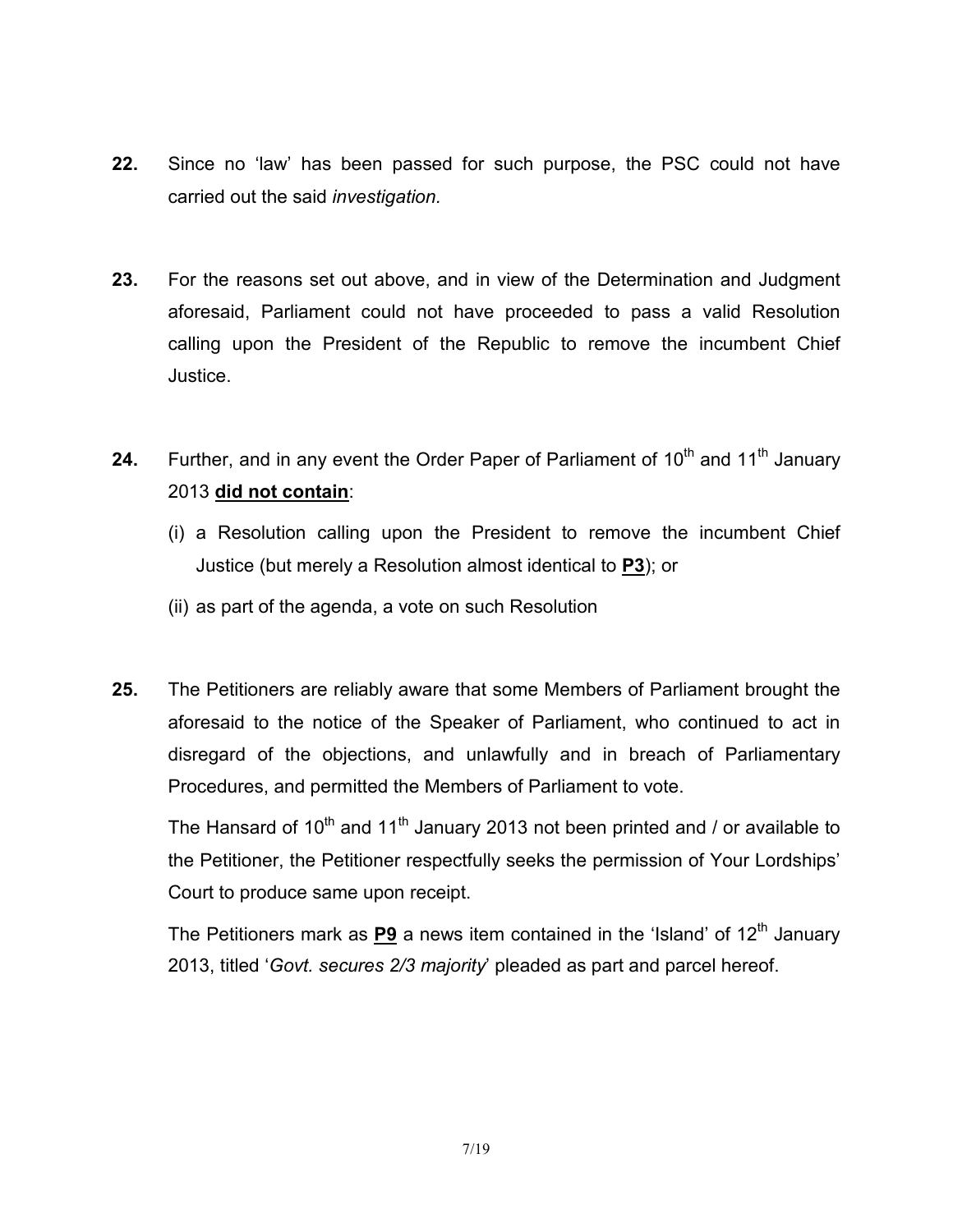- **26.** Thus there could have been no Resolution in law, under the Constitution, calling upon the President to remove the incumbent Chief Justice, since the purported PSC Report was quashed and ceased to exist in law.
- **27.** In any event a Resolution calling upon the President to remove the incumbent Chief Justice could not have been passed by Parliament, as the Resolution contained in the Order Paper of Parliament of 11<sup>th</sup> January 2013 was merely a Resolution for appointing a Select Committee to look into the matters specified therein.
- **28.** In the aforesaid circumstances the incumbent Chief Justice, Hon. Dr. Shirani Bandaranayake, cannot be removed unless and until:
	- − She is found guilty by a competent court, tribunal or institution established by LAW; and
	- − A Resolution is subsequently passed by Parliament, calling upon the President to remove the incumbent Chief Justice
- **29.** The Petitioners are reliably aware that notwithstanding the aforesaid the incumbent President :
	- − Has, in violation of the Constitution purported to remove the incumbent Chief Justice,
	- − Has, in violation of the Constitution, purported to seek the views / obtain observations (in terms of Article 41A of the Constitution) of the  $1<sup>st</sup> - 5<sup>th</sup>$ Respondents (Parliamentary Council) with regard to appointing the  $6<sup>th</sup>$ Respondent as Chief Justice (notwithstanding the fact that the incumbent Chief Justice will continue to hold office in terms of the Determination and Judgment aforesaid).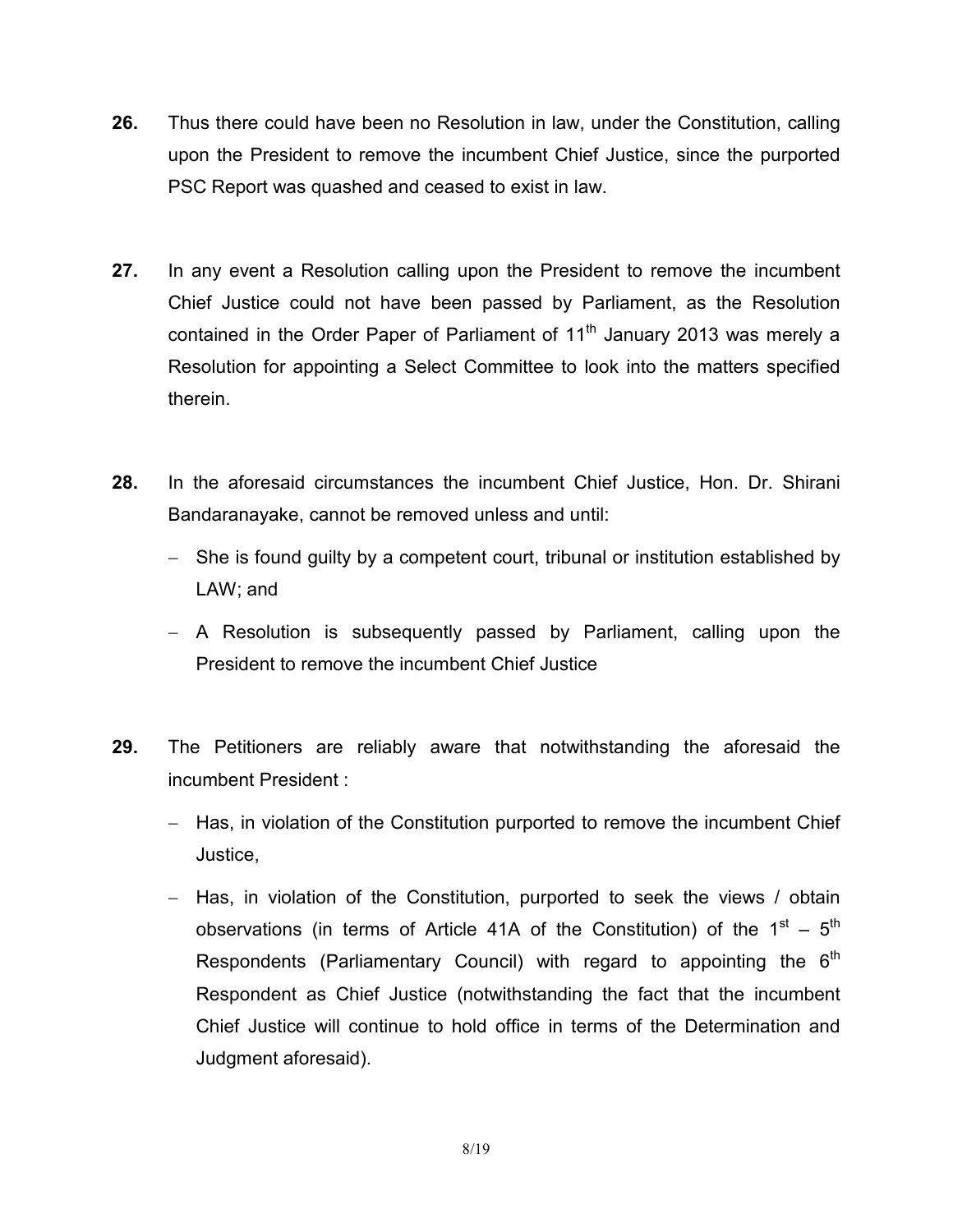The Petitioners mark as **P10** a newspaper report dated 14<sup>th</sup> January 2013 contained in the Daily Mirror, titled '*CJ Sacked*' pleaded as part and parcel hereof.

- **30.** The Petitioners are also reliably aware that the Parliamentary Council is scheduled to meet on  $15<sup>th</sup>$  January 2013 to consider the aforesaid recommendation of the President and to provide their observations on same.
- **31.** Any attempt by the 1<sup>st</sup> 5<sup>th</sup> Respondents to provide observations, purporting to act in terms of Article 41A of the Constitution, would also amount to a violation of the Constitution, since there is no vacancy in the post of Chief Justice (as the incumbent Chief Justice is scheduled to retire only in or around 2023) and there are at present 11 judges of the Supreme Court holding office.
- **32.** Any attempt by the  $1<sup>st</sup> 5<sup>th</sup>$  Respondents to provide observations as aforesaid would be an **Administrative and / or Executive act**, amounting to intentional violation of the Constitution, and an act both, in violation, and in furtherance of the violation, of the Fundamental Rights of the Petitioners guaranteed under Article 12(1) of the Constitution.
- **33.** Any attempt by the 6<sup>th</sup> Respondent to accept the post of Chief Justice would also amount to an act in violation of the Fundamental Rights of the Petitioners, guaranteed under Article 12(1) of the Constitution.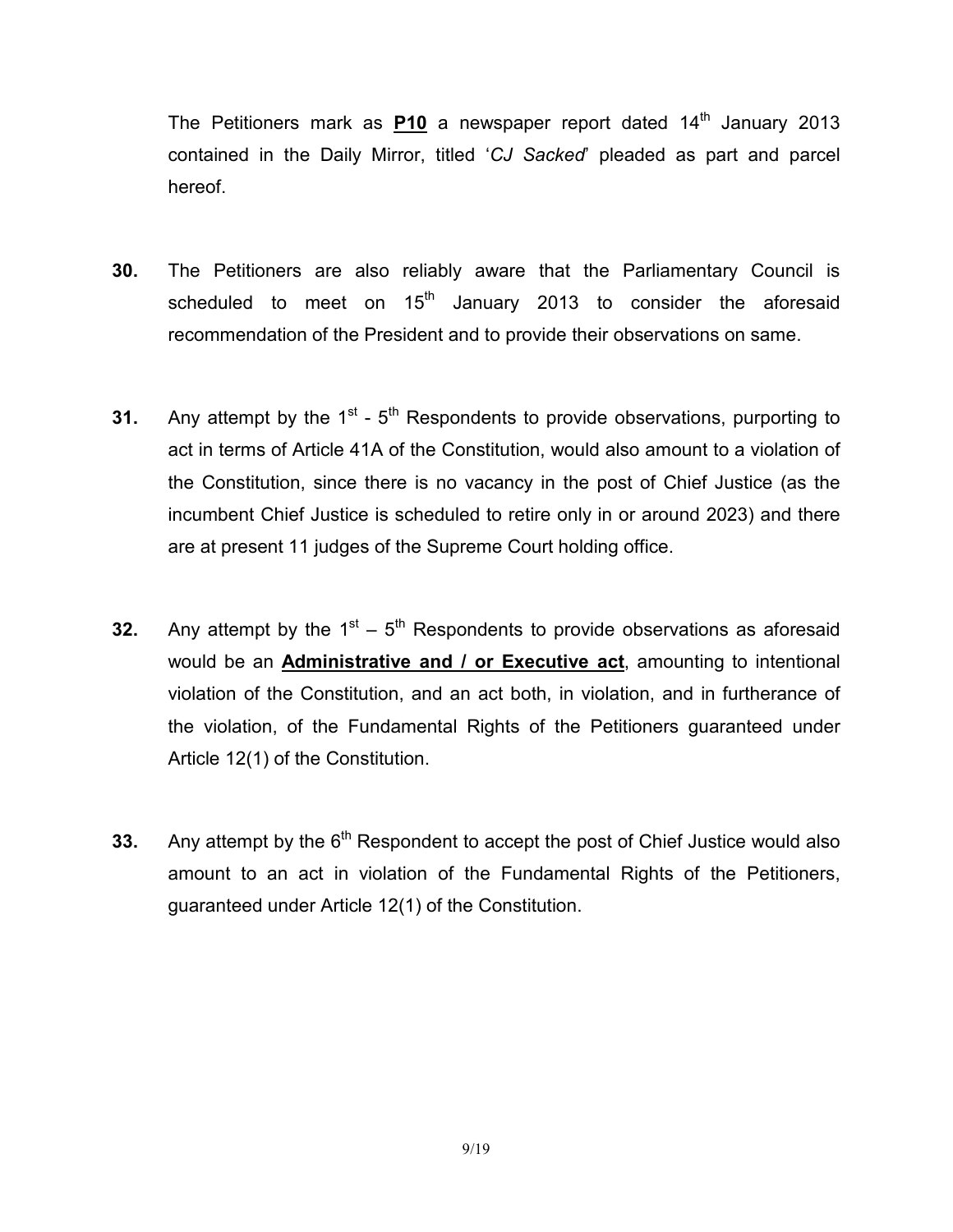- **34.** The maintenance of the Independence of the Judiciary, requires that:
	- **(a)** Impeachment Mechanisms are such that they leave no room for a suspicion or fear that a Judge may be victimised for delivering judgments against the Executive and / or the Legislature; and
	- **(b)** Judges of the Supreme Court including the Chief Justice, cannot be appointed save and except in the manner provided for by the Constitution.
- **35.** Any attempt at appointing a Chief Justice in the present circumstances, and / or seeking the observations of the  $1<sup>st</sup> - 5<sup>th</sup>$  Respondents with regard to same, and / or of the  $1<sup>st</sup> - 5<sup>th</sup>$  Respondents to make such observations and / or of the 6<sup>th</sup> Respondent accepting the post / office of Chief Justice and / or exercising the functions thereof, will result in a direct attack on the independence of the Judiciary, a violation of the Constitution and the Rule of Law, and a consequent denial to the Petitioners and the citizens of Sri Lanka of the rights guaranteed by Article 12(1) of the Constitution, which includes the right to an Independent Judiciary.
- **36.** There is thus an imminent infringement of the Fundamental Rights guaranteed to the Petitioners by Article 12(1) of the Constitution.
- **37.** The Petitioners state that if the 1<sup>st</sup> to 5<sup>th</sup> Respondents (being aware of the determination of the Supreme Court and judgment of the Court of Appeal) take steps to make any observations to the President of the Republic in terms of Article 41A of the Constitution without the requirements of the said court rulings being met, they would be acting in willful violation of the Constitution of the Democratic Socialist Republic of Sri Lanka, which would constitute infringement of fundamental rights guaranteed to the Petitioners and other citizens under Article 12(1) of the Constitution by the  $1<sup>st</sup>$  to  $5<sup>th</sup>$  Respondents.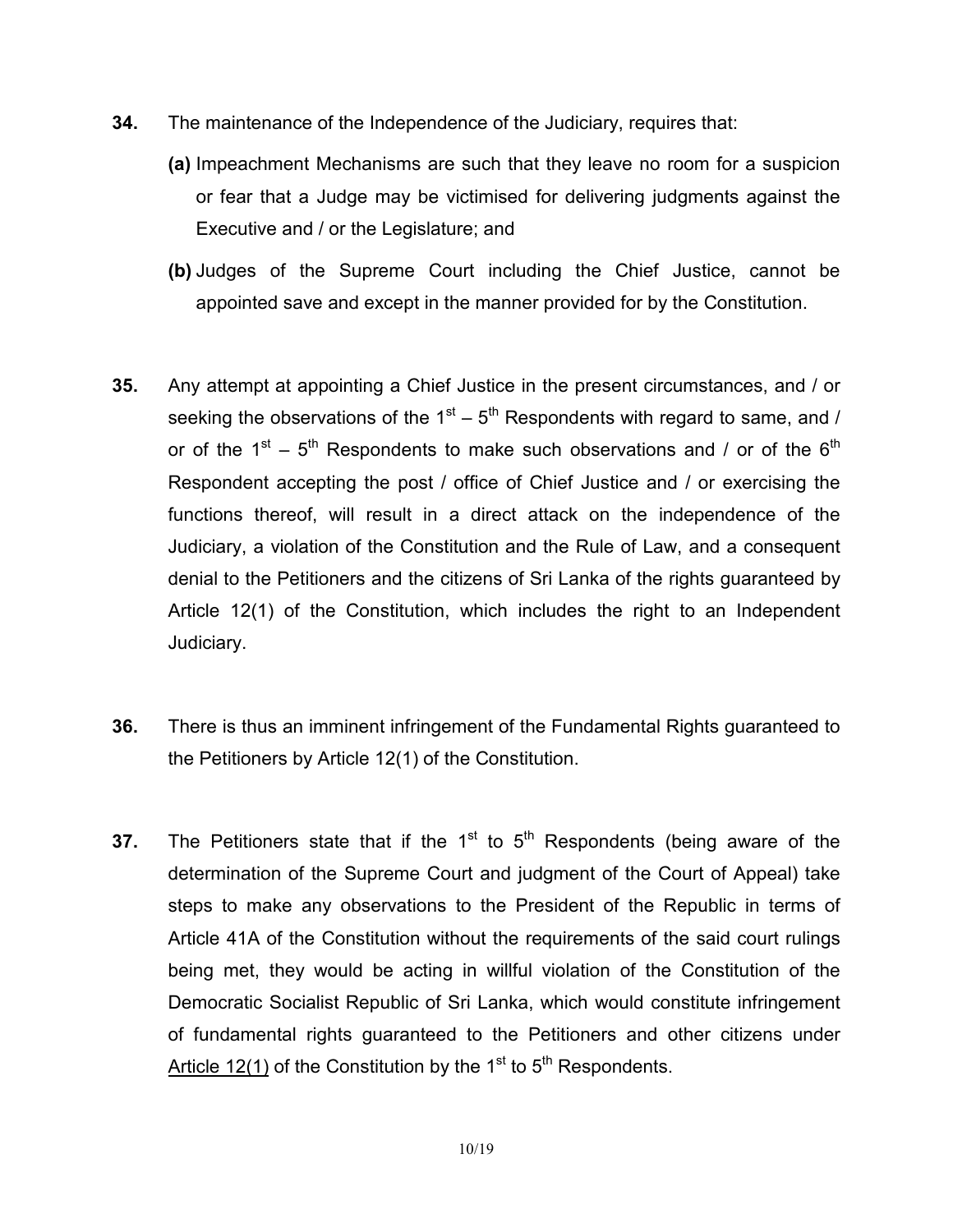- **38.** Similarly, the 6*th* Respondent cannot accept any appointment as Chief Justice without violating the Constitution unless there exists a valid vacancy in the position of Chief Justice in keeping with the Determination of Your Lordships' Court and the Judgement of the Court of Appeal aforesaid and steps are duly taken as per the Constitution, accordingly. Such an acceptance would constitute infringement by the  $6<sup>th</sup>$  Respondent, of fundamental rights guaranteed to the Petitioners and other citizens under Article 12(1) of the Constitution.
- **39.** In the aforesaid the Petitioners are compelled to invoke the jurisdiction of Your Lordships' Court and to seek *inter alia* the following reliefs:
	- (a) A **declaration** that the  $1<sup>st</sup> 5<sup>th</sup>$  Respondents cannot (in their capacity as the Parliamentary Council and / or as members thereof) make observations to the President, in terms of Article 41A of the Constitution, with regard to the appointment of a Chief Justice, unless and until the incumbent Chief Justice retires and / or unless and until the incumbent Chief Justice is found guilty by a competent court, tribunal or institution established by LAW and a Resolution is subsequently passed by Parliament, calling upon the President to remove the said incumbent Chief Justice;
	- **(b)** A **declaration** that the 6<sup>th</sup> Respondent cannot accept the post / office of Chief Justice and / or exercise the functions thereof, unless and until the incumbent Chief Justice retires and / or unless and until the incumbent Chief Justice is found guilty by a competent court, tribunal or institution established by LAW and a Resolution is subsequently passed by Parliament, calling upon the President to remove the said incumbent Chief Justice;
	- **(c)** A **declaration** that any attempt by the  $1<sup>st</sup> 5<sup>th</sup>$  Respondents (in their capacity as the Parliamentary Council and / or as members thereof) to make observations to the President, in terms of Article 41A of the Constitution, with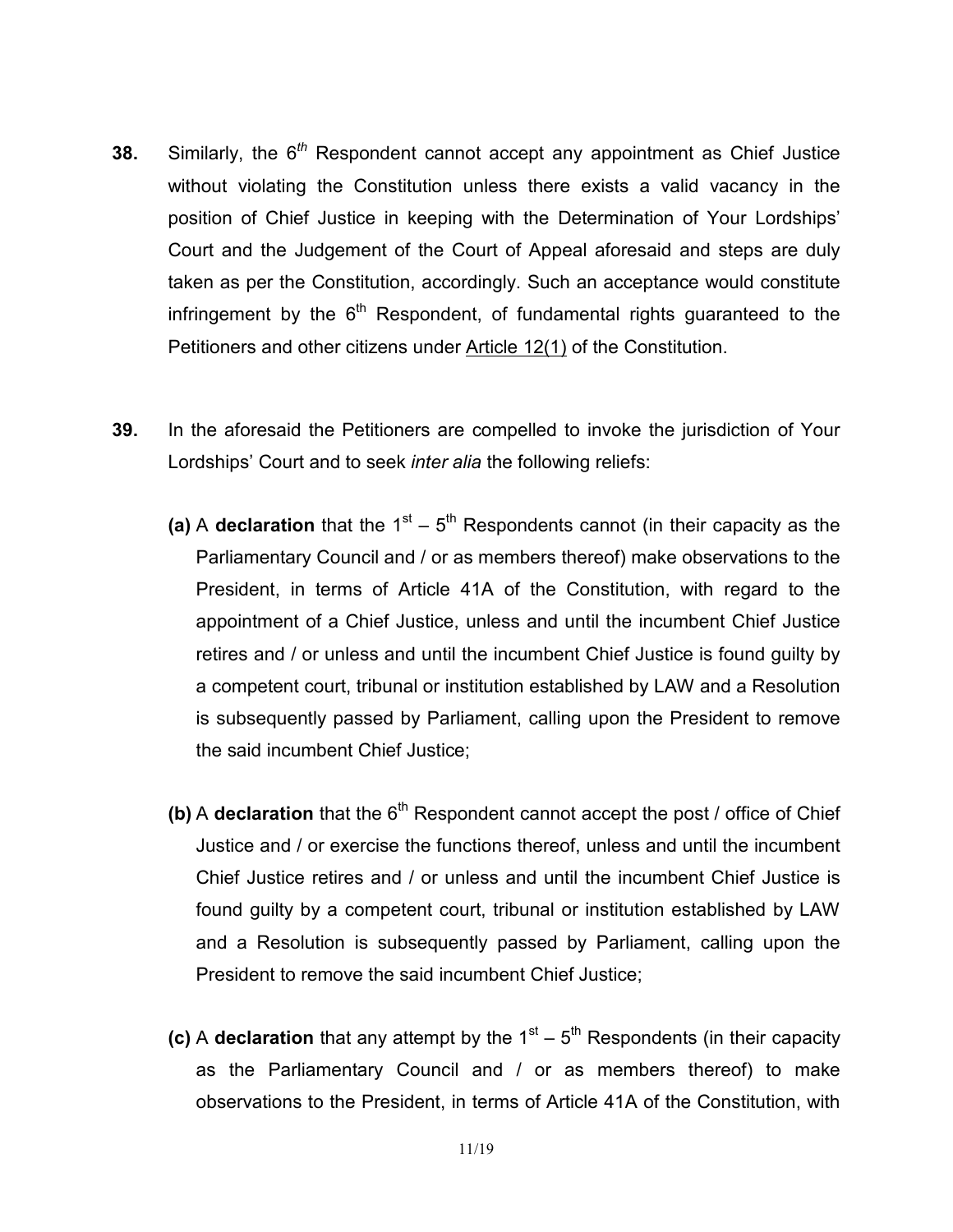regard to the appointment of a Chief Justice, unless and until the incumbent Chief Justice retires and / or unless and until the incumbent Chief Justice is found guilty by a competent court, tribunal or institution established by LAW and a Resolution is subsequently passed by Parliament, calling upon the President to remove the said incumbent Chief Justice, would amount to an infringement of the Fundamental Rights guaranteed to the Petitioners by Article 12(1) of the Constitution and involves imminent infringement of the Fundamental Rights guaranteed to the Petitioners by Article 12(1);

- **(d)** A **declaration** that any attempt by the  $6<sup>th</sup>$  Respondent to accept the post / office of Chief Justice, (unless and until the incumbent Chief Justice retires and / or unless and until the incumbent Chief Justice is found guilty by a competent court, tribunal or institution established by LAW and a Resolution is subsequently passed by Parliament, calling upon the President to remove the said incumbent Chief Justice), would amount to an infringement of the Fundamental Rights guaranteed to the Petitioners by Article 12(1) of the Constitution and involves imminent infringement of the Fundamental Rights guaranteed to the Petitioners by Article 12(1);
- **(e)** A **declaration** that in the given circumstances, the taking by the  $1<sup>st</sup>$  to  $5<sup>th</sup>$ Respondents of any steps to give observations to the President of the Republic in terms of Article 41A of the Constitution with regard to the appointment of a Chief Justice (unless the incumbent Chief Justice retires and/or unless and until the incumbent Chief Justice is found guilty by a competent court, tribunal or institution established by LAW and a Resolution is subsequently passed by Parliament calling upon the President to remove her from office) despite the determination of the Supreme Court and the judgment of the Court of Appeal, constitutes willful violation of the Constitution of the Democratic Socialist Republic of Sri Lanka that infringes the fundamental rights of the Petitioners and/or citizens guaranteed under Article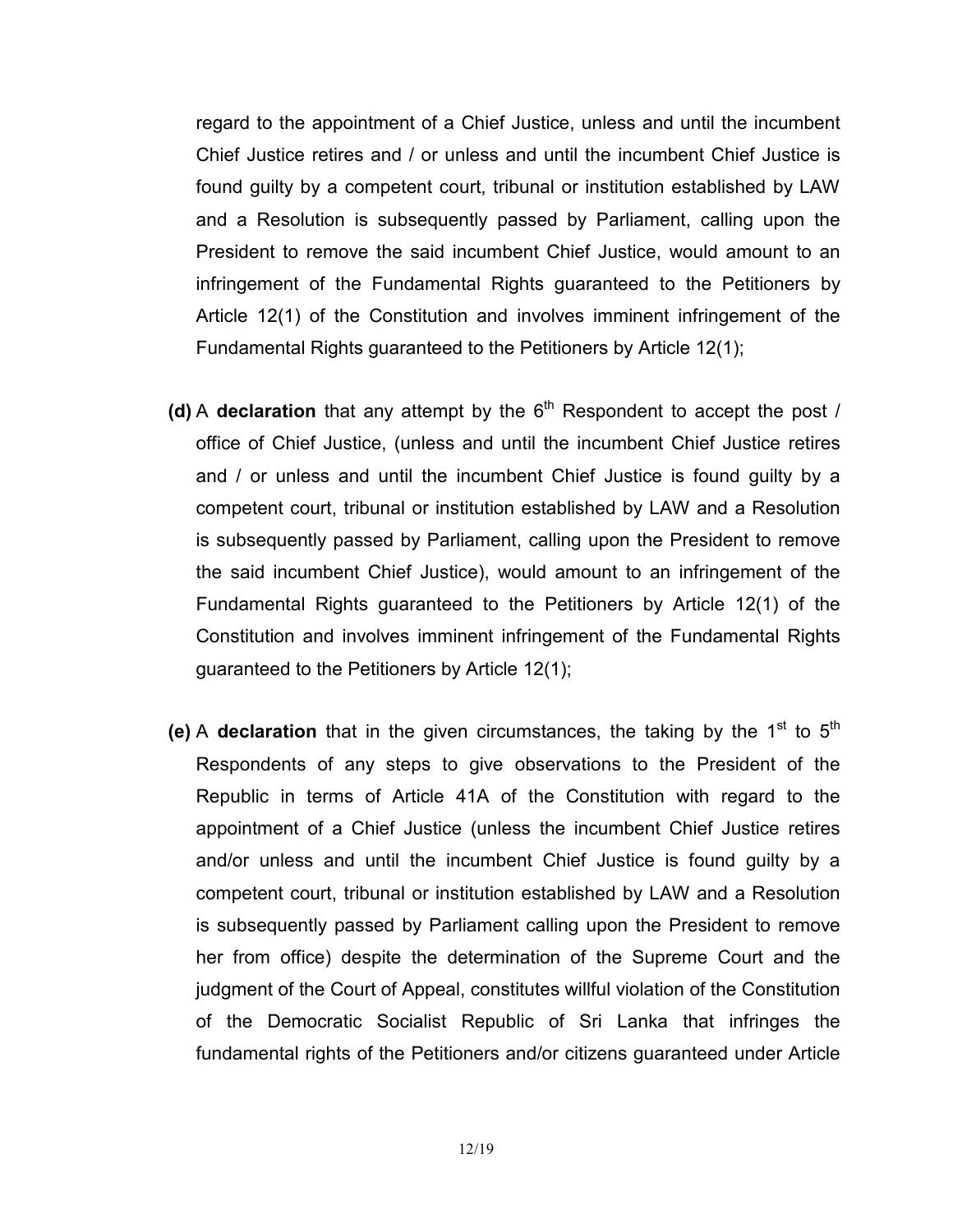12(1) of the Constitution and involves imminent infringement of the Fundamental Rights guaranteed to the Petitioners by Article 12(1);

- **(f)** A **declaration** that in the given circumstances, any act of acceptance by the 6<sup>th</sup> Respondent of any appointment to act or function as Chief Justice (unless the incumbent Chief Justice retires and/or unless and until the incumbent Chief Justice is found guilty by a competent court, tribunal or institution established by LAW and a Resolution is subsequently passed by Parliament calling upon the President to remove her from office) involves a violation of the Constitution of the Democratic Socialist Republic of Sri Lanka, which constitutes infringement of the fundamental rights of the Petitioners and other citizens guaranteed under Article 12(1) of the Constitution and involves imminent infringement of the Fundamental Rights guaranteed to the Petitioners by Article 12(1);
- **(g)** An **order** restraining the  $1<sup>st</sup> 5<sup>th</sup>$  Respondents (in their capacity as the Parliamentary Council and / or as members thereof) from making observations to the President, in terms of Article 41A of the Constitution, with regard to the appointment of a Chief Justice, unless and until the incumbent Chief Justice retires and / or unless and until the incumbent Chief Justice is found guilty by a competent court, tribunal or institution established by LAW and a Resolution is subsequently passed by Parliament, calling upon the President to remove the said incumbent Chief Justice;
- **(h)** An **order** restraining the  $6<sup>th</sup>$  Respondent from accepting the post / office of Chief Justice and / or from exercising the functions thereof, unless and until the incumbent Chief Justice retires and / or unless and until the incumbent Chief Justice is found guilty by a competent court, tribunal or institution established by LAW and a Resolution is subsequently passed by Parliament, calling upon the President to remove the said incumbent Chief Justice;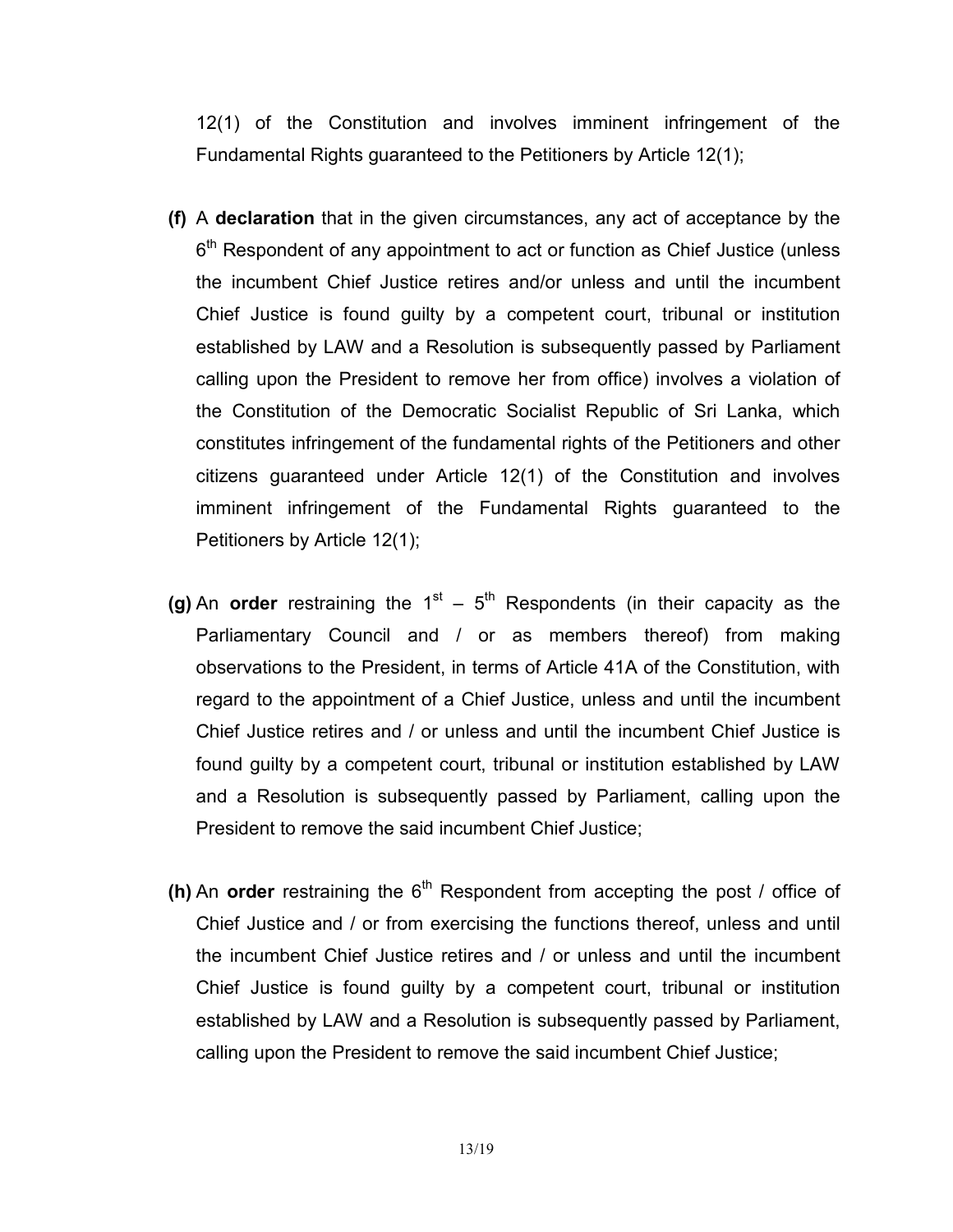- **(i)** An **interim order** restraining the  $1<sup>st</sup> 5<sup>th</sup>$  Respondents (in their capacity as the Parliamentary Council and / or as members thereof) from making observations to the President, in terms of Article 41A of the Constitution, with regard to the appointment of a Chief Justice, unless and until the incumbent Chief Justice retires and / or unless and until the incumbent Chief Justice is found guilty by a competent court, tribunal or institution established by LAW and a Resolution is subsequently passed by Parliament, calling upon the President to remove the said incumbent Chief Justice and / or until the hearing and final determination of this Application.
- **(i)** An **interim order** restraining the  $6<sup>th</sup>$  Respondent from accepting the post / office of Chief Justice and / or from exercising the functions thereof, unless and until the incumbent Chief Justice retires and / or unless and until the incumbent Chief Justice is found guilty by a competent court, tribunal or institution established by LAW and a Resolution is subsequently passed by Parliament, calling upon the President to remove the said incumbent Chief Justice and / or until the hearing and final determination of this Application.
- **40.** Unless Your Lordships' Court makes interim orders as aforesaid, grave and irreparable loss, harm, damage and prejudice would be caused to the Petitioners and the People of Sri Lanka, especially as the  $1<sup>st</sup> - 6<sup>th</sup>$  Respondents may act in wilful disregard of, and in contravention of, the Constitution, thus potentially resulting in an unconstitutional interference with the Judiciary (by the appointment of a second Chief Justice), and consequently the disregard of the Rule of Law, and the violation of the Fundamental Rights of the Petitioners and the People of Sri Lanka, pending the hearing and determination of this Application.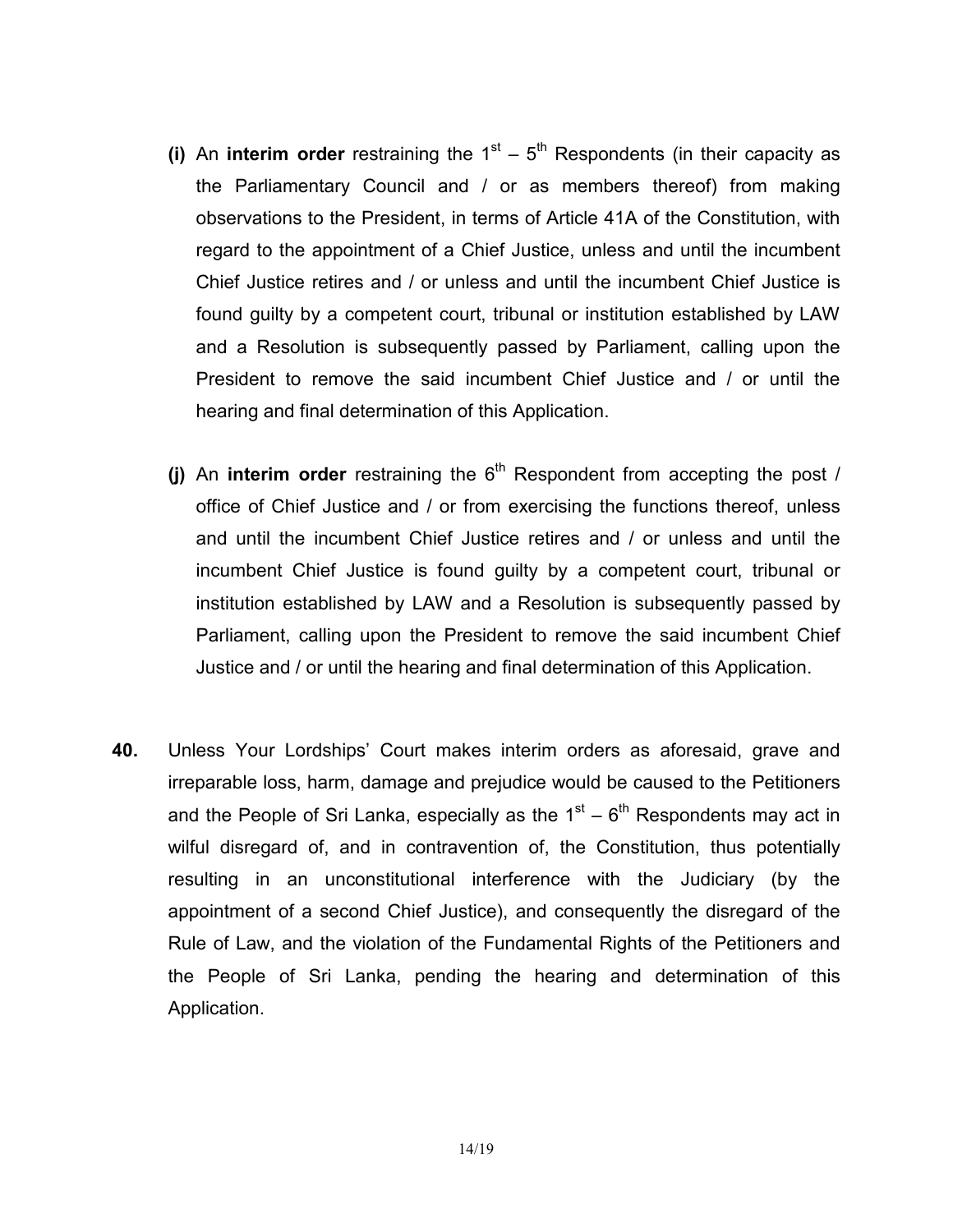- **41.** This application is made on the basis of limited material available to the Petitioners, who respectfully reserve the right to furnish to Your Lordships' Court such further and/or other material, developments, facts or circumstances as may transpire and/or appear relevant to the subject matter of this application as well as to add such parties as may be necessary as Respondents to this application and/or seek such further and other reliefs as may become necessary in the circumstances.
- **42.** The Petitioners make this application with a view to secure the Rule of Law and Independence of the Judiciary. Accordingly, they do not seek compensation in respect of the infringements of Article 12(1) complained of through this application, although the Petitioners are advised of the right to same.
- **43.** The Petitioners have not previously invoked the jurisdiction of Your Lordships' Court in respect of this matter.
- **44.** An affidavit of the 2<sup>nd</sup> Petitioner is appended hereto in support of the averments contained herein.

**WHEREFORE** the Petitioners respectfully pray that Your Lordships' Court be pleased to make Order:

**(a)** Granting the Petitioners **leave to proceed** with this Application;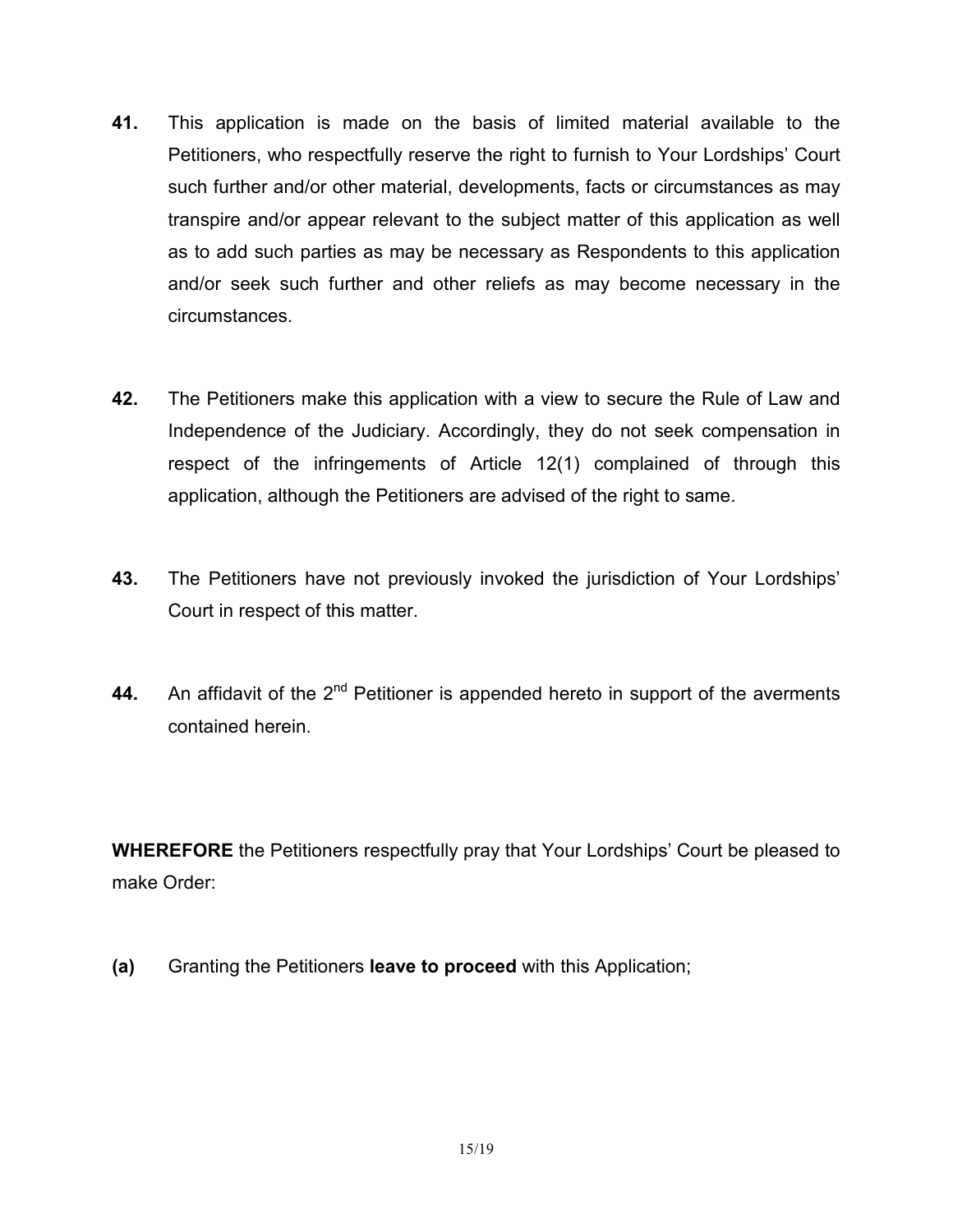- **(b)** A **declaration** that the  $1<sup>st</sup> 5<sup>th</sup>$  Respondents cannot (in their capacity as the Parliamentary Council and / or as members thereof) make observations to the President, in terms of Article 41A of the Constitution, with regard to the appointment of a Chief Justice, unless and until the incumbent Chief Justice retires and / or unless and until the incumbent Chief Justice is found guilty by a competent court, tribunal or institution established by LAW and a Resolution is subsequently passed by Parliament, calling upon the President to remove the said incumbent Chief Justice;
- **(c)** A **declaration** that the 6<sup>th</sup> Respondent cannot accept the post / office of Chief Justice and / or exercise the functions thereof, unless and until the incumbent Chief Justice retires and / or unless and until the incumbent Chief Justice is found guilty by a competent court, tribunal or institution established by LAW and a Resolution is subsequently passed by Parliament, calling upon the President to remove the said incumbent Chief Justice;
- **(d)** A **declaration** that any attempt by the  $1<sup>st</sup> 5<sup>th</sup>$  Respondents (in their capacity as the Parliamentary Council and / or as members thereof) to make observations to the President, in terms of Article 41A of the Constitution, with regard to the appointment of a Chief Justice, unless and until the incumbent Chief Justice retires and / or unless and until the incumbent Chief Justice is found guilty by a competent court, tribunal or institution established by LAW and a Resolution is subsequently passed by Parliament, calling upon the President to remove the said incumbent Chief Justice, would amount to an infringement of the Fundamental Rights guaranteed to the Petitioners by Article 12(1) of the Constitution and involves imminent infringement of the Fundamental Rights guaranteed to the Petitioners by Article 12(1);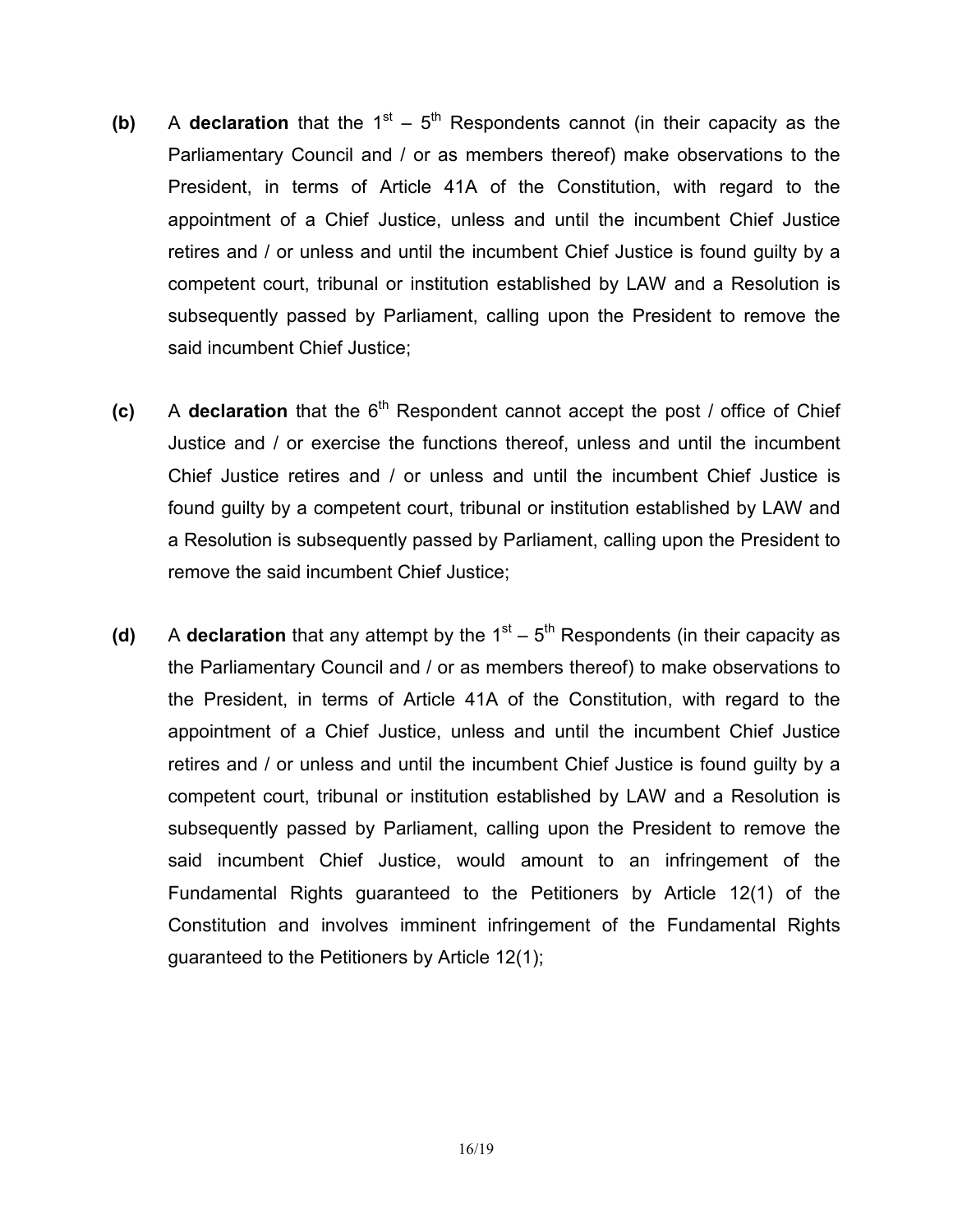- **(e)** A **declaration** that any attempt by the  $6<sup>th</sup>$  Respondent to accept the post / office of Chief Justice, and / or to exercise the functions thereof (unless and until the incumbent Chief Justice retires and / or unless and until the incumbent Chief Justice is found guilty by a competent court, tribunal or institution established by LAW and a Resolution is subsequently passed by Parliament, calling upon the President to remove the said incumbent Chief Justice), would amount to an infringement of the Fundamental Rights guaranteed to the Petitioners by Article 12(1) of the Constitution and involves imminent infringement of the Fundamental Rights guaranteed to the Petitioners by Article 12(1);
- **(f)** A **declaration** that in the given circumstances, the taking by the 1<sup>st</sup> to 5<sup>th</sup> Respondents of any steps to give observations to the President of the Republic in terms of Article 41A of the Constitution with regard to the appointment of a Chief Justice (unless the incumbent Chief Justice retires and/or unless and until the incumbent Chief Justice is found guilty by a competent court, tribunal or institution established by LAW and a Resolution is subsequently passed by Parliament calling upon the President to remove her from office) despite the determination of the Supreme Court and the judgment of the Court of Appeal, constitutes willful violation of the Constitution of the Democratic Socialist Republic of Sri Lanka that infringes the fundamental rights of the Petitioners and/or citizens guaranteed under Article 12(1) of the Constitution and involves imminent infringement of the Fundamental Rights guaranteed to the Petitioners by Article 12(1);
- **(g)** A **declaration** that in the given circumstances, any act of acceptance by the 6<sup>th</sup> Respondent of any appointment to act or function as Chief Justice (unless the incumbent Chief Justice retires and/or unless and until the incumbent Chief Justice is found guilty by a competent court, tribunal or institution established by LAW and a Resolution is subsequently passed by Parliament calling upon the President to remove her from office) involves a violation of the Constitution of the Democratic Socialist Republic of Sri Lanka, which constitutes infringement of the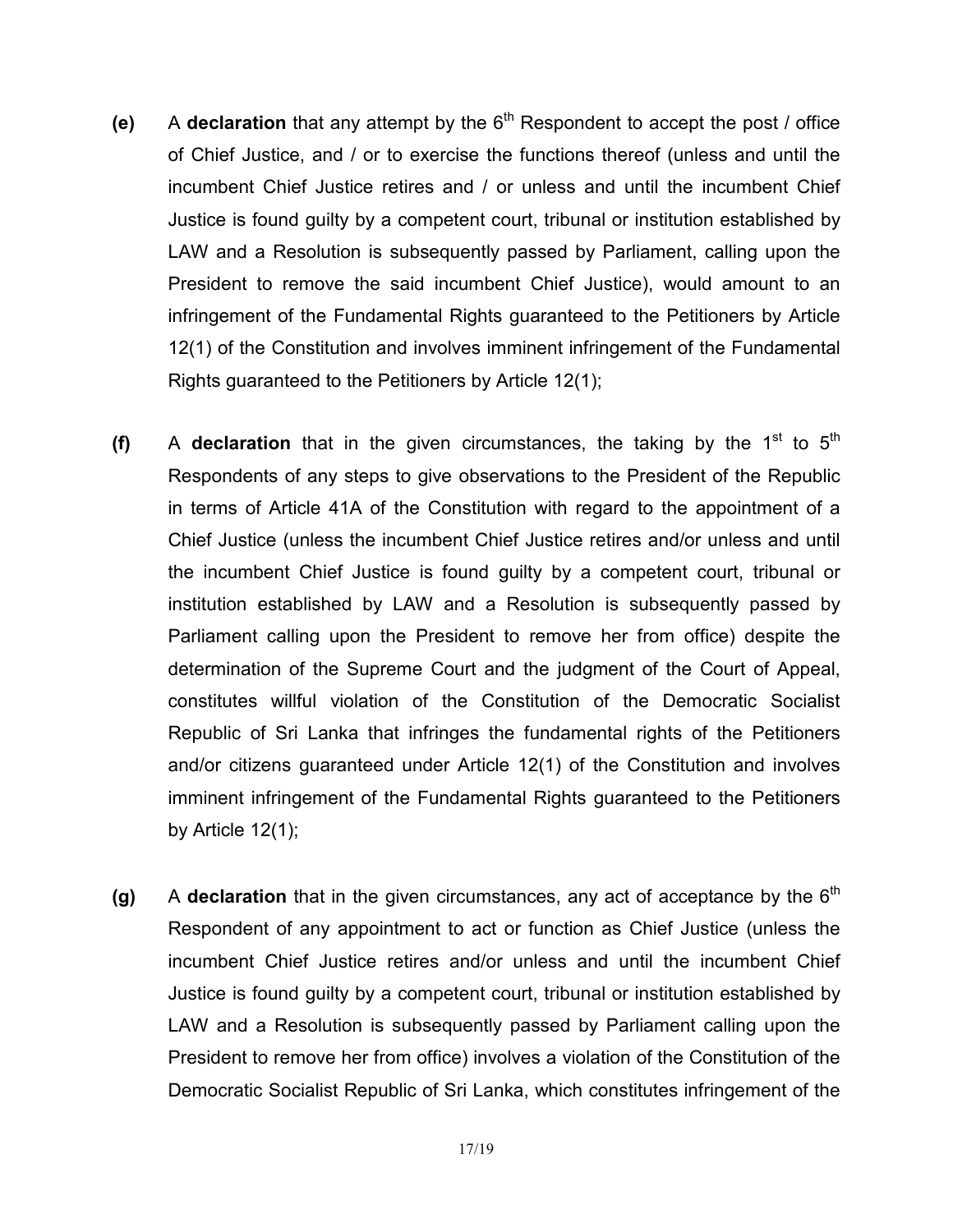fundamental rights of the Petitioners and other citizens guaranteed under Article 12(1) of the Constitution and involves imminent infringement of the Fundamental Rights guaranteed to the Petitioners by Article 12(1);

- **(h)** An **order** restraining the  $1<sup>st</sup> 5<sup>th</sup>$  Respondents (in their capacity as the Parliamentary Council and / or as members thereof) from making observations to the President, in terms of Article 41A of the Constitution, with regard to the appointment of a Chief Justice, unless and until the incumbent Chief Justice retires and / or unless and until the incumbent Chief Justice is found guilty by a competent court, tribunal or institution established by LAW and a Resolution is subsequently passed by Parliament, calling upon the President to remove the said incumbent Chief Justice;
- **(i)** An **order** restraining the 6<sup>th</sup> Respondent from accepting the post / office of Chief Justice and / or from exercising the functions thereof, unless and until the incumbent Chief Justice retires and / or unless and until the incumbent Chief Justice is found guilty by a competent court, tribunal or institution established by LAW and a Resolution is subsequently passed by Parliament, calling upon the President to remove the said incumbent Chief Justice;
- **(j)** An **interim order** restraining the  $1<sup>st</sup> 5<sup>th</sup>$  Respondents (in their capacity as the Parliamentary Council and / or as members thereof) from making observations to the President, in terms of Article 41A of the Constitution, with regard to the appointment of a Chief Justice, unless and until the incumbent Chief Justice retires and / or unless and until the incumbent Chief Justice is found guilty by a competent court, tribunal or institution established by LAW and a Resolution is subsequently passed by Parliament, calling upon the President to remove the said incumbent Chief Justice and / or until the hearing and final determination of this Application.